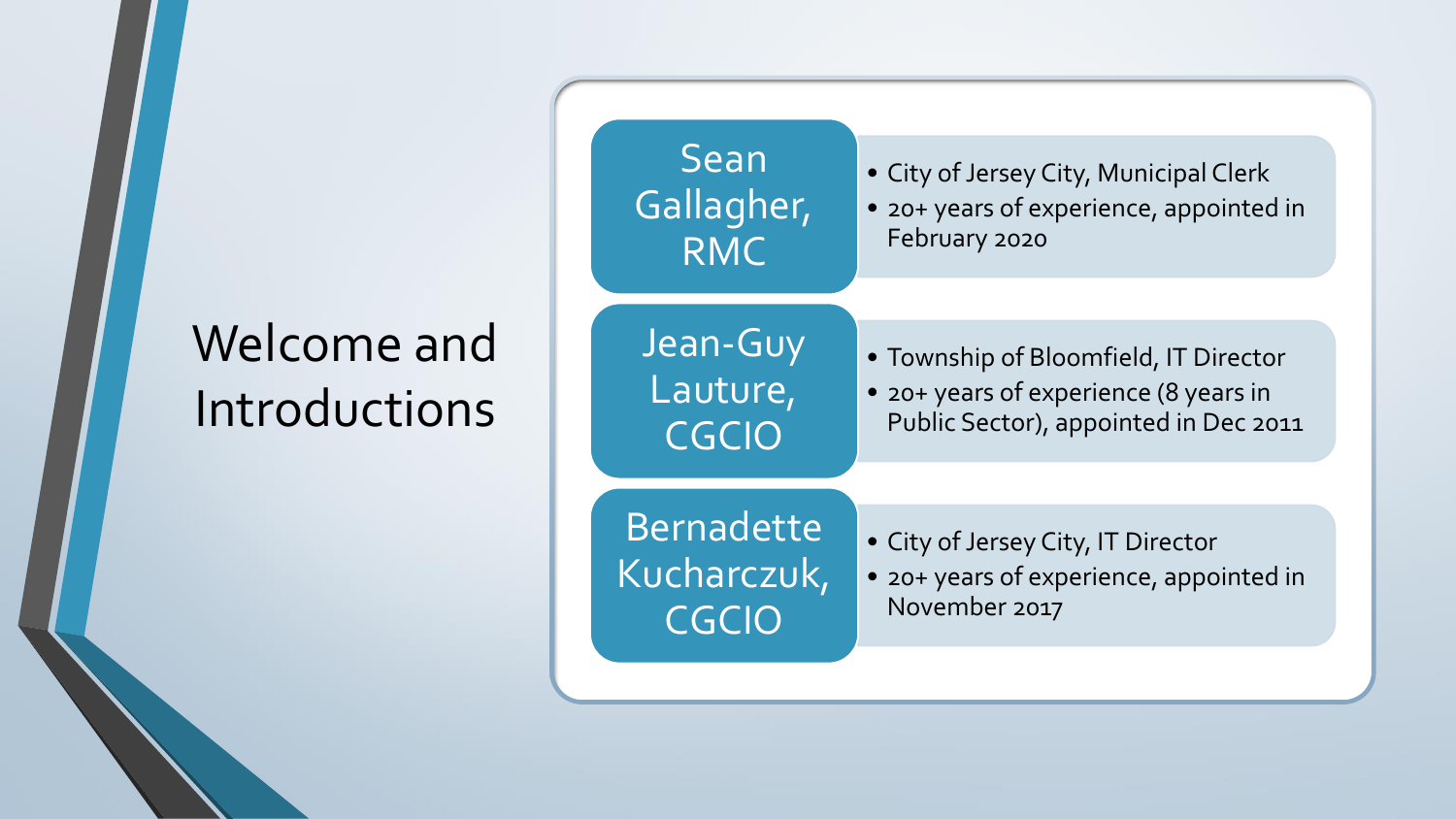#### Audience Participation - Question 1

1. Choose the best description for your jurisdiction's current Working From Home (WFH) / Service delivery conditions:

A. We are 100% fully operational in all areas

B. We are 75% operational, providing most services

C. We are 50% operational, providing some services

D. We are 25% operational, barely keeping open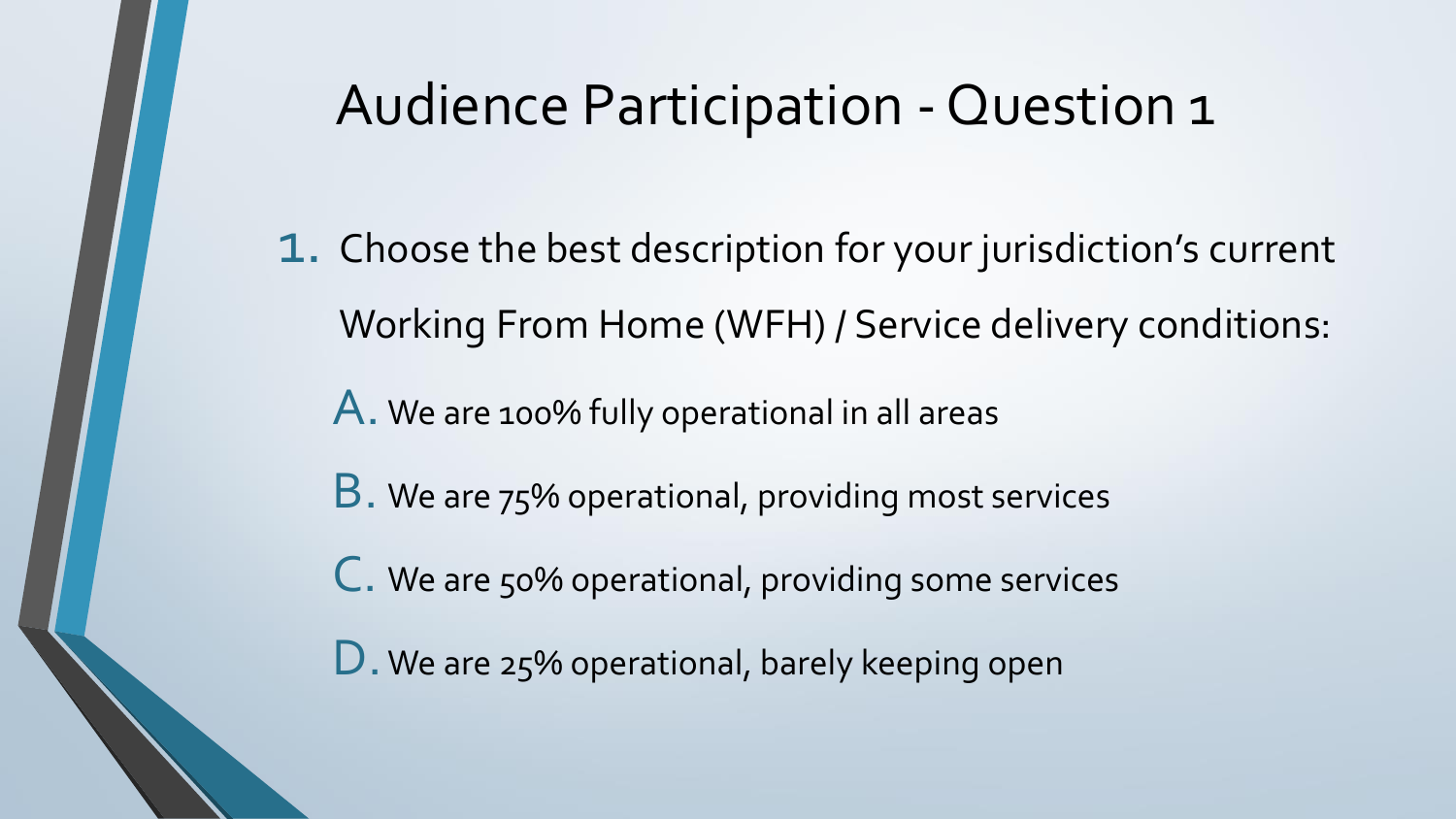# The Logistics of Moving to Virtual

- Legal Requirements
	- State directions
	- Choosing a solution, considerations requires a Team
		- Law Department, Clerk's Office, IT (support and functionality)
- Making it EASY for the Public
	- Static URL / link on website and posted EVERYWHERE <https://jcnj.org/vcm>
	- Created new shared e-mail account jovem@jcnj.org
- Public Notice/Annual Notice
	- Amended at First Virtual Meeting for Remainder of the Year
	- Sunshine Law Postings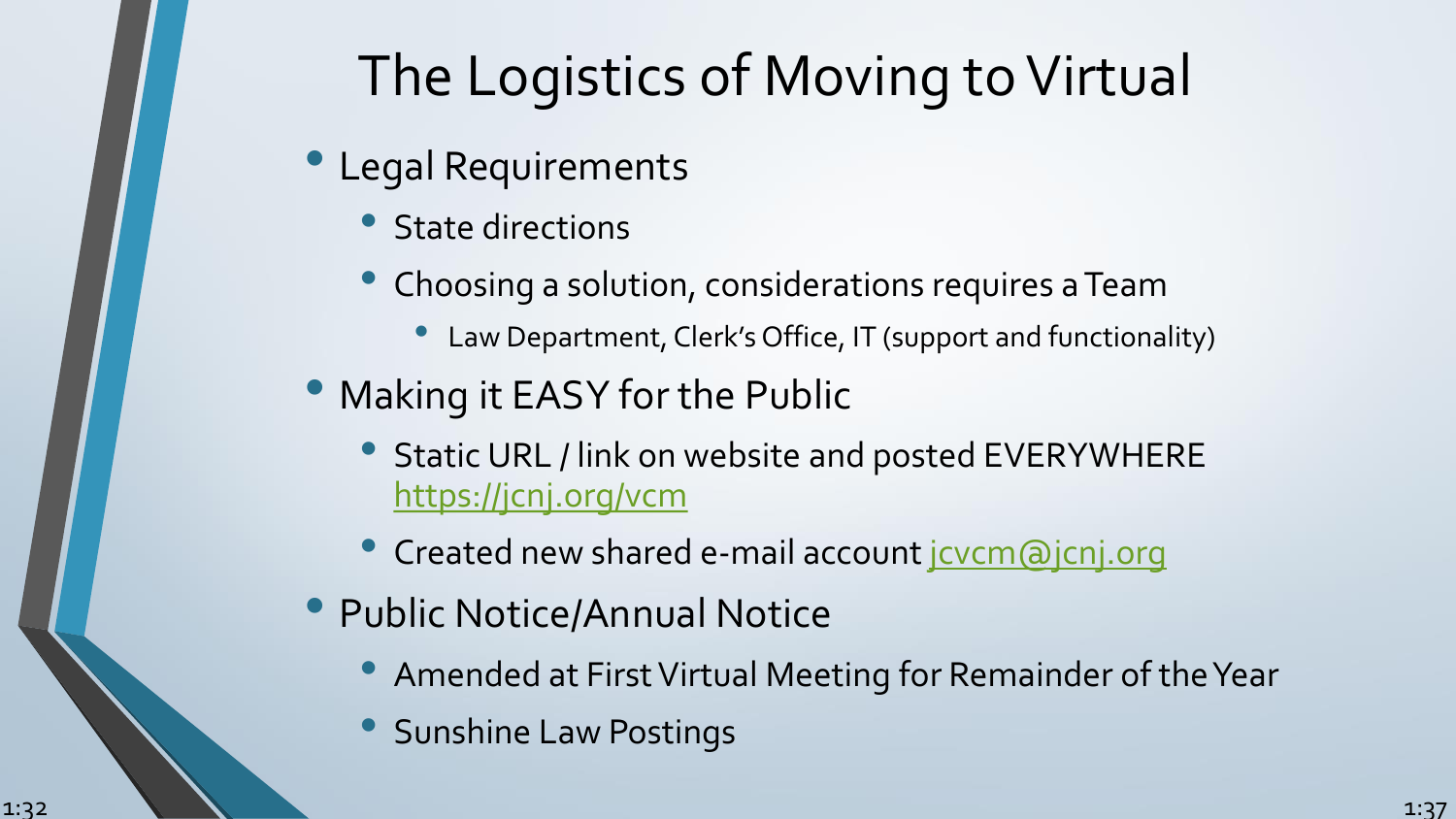#### Show and Tell Snippets

# March 25, 2020

- Public Comment
- General Content
- **Statistics** 
	- Public Speakers: 4
	- Item Presenters: 4
	- Ordinances: 2
	- Resolutions: 9 (including 1 to amend annual notice)
	- Duration: 37 minutes
	- Unique Audience Members: 241

#### June 10, 2020

- Public Comment
- General Content
- Statistics
	- Public Speakers: 58
	- Item Presenters: 28
	- Ordinances: 9 (including 1 late)
	- Resolutions: 41 (including 1 late)
	- Duration: 3 Hours & 51 minutes
	- Unique Audience Members: 311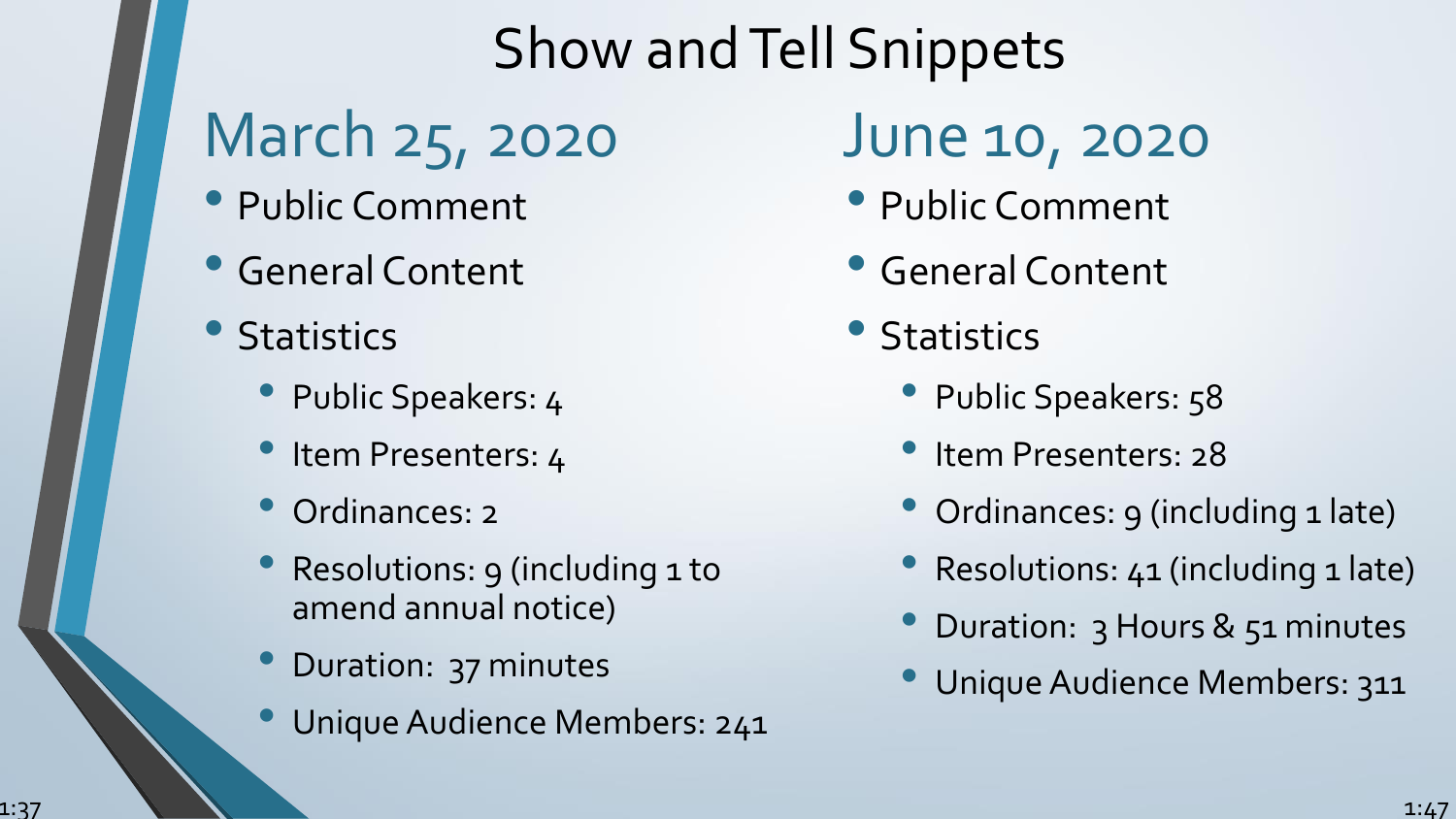#### What has Jersey City done (Mar 23-Jun 11)?

- Regular Council Caucus Meetings: **<sup>6</sup>**
- Regular City Council Meetings: **<sup>6</sup>**
- Closed Sessions of City Council: **<sup>2</sup>**
- Special Meeting of City Council: **<sup>1</sup>** (appointing a new Council Member)
- Budget Hearings: **<sup>11</sup>**
- Public Bid Openings: **<sup>18</sup>**
- Special Improvement District Public Hearings: **<sup>2</sup>**
- ABC Board: **<sup>1</sup>**
- Rent Leveling Board & JC Pension Board (ERS): **<sup>2</sup>** each
- Planning Board & Zoning Board: **<sup>3</sup>** each
- Court: 2 sessions each day since early May and all 10 judges conducting all sessions (except jury trial) virtually by June 22, 2020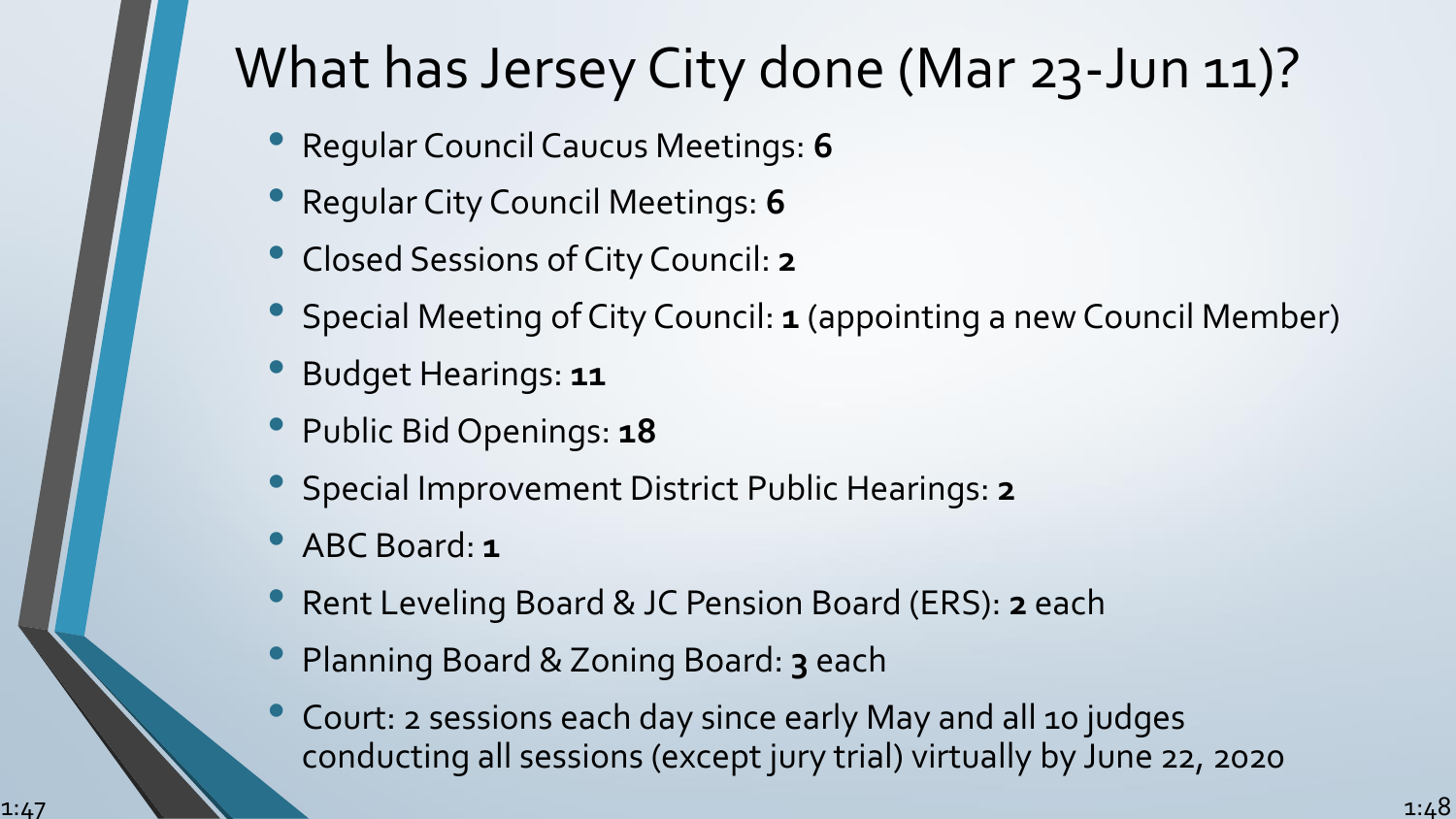#### Audience Participation - Question 2

2. What WFH solutions are you using for employees? A.LogMeIN B.Remote Desktop (RDP)

- C. RemotePC
- D.TeamViewer
- E. Something else
- F. Not permitting remote access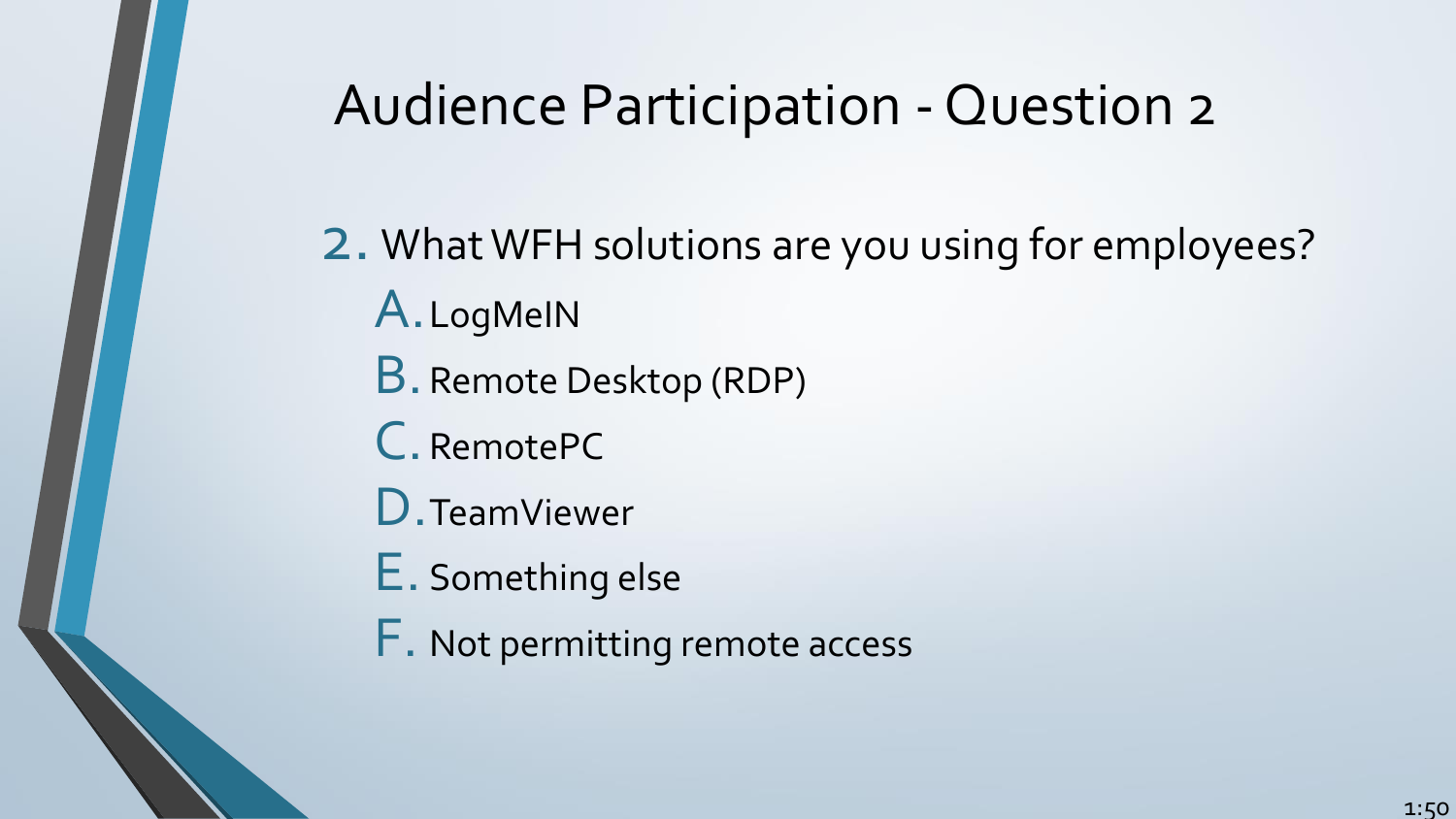#### HR Related Issues for WFH

These are NOT necessarily technical problems!

- Timekeeping Punching (Scanning) in/out
	- Moving from physical devices to virtual solutions (geolocation consideration)
- Addressing Idle time
	- Dept Directors calling?
	- Create work?
- Phone Forwarding Issues
	- Who answers "group" lines from home?
	- Forward to City cell or personal lines?
- Shift & Rotation of assignments
	- Cross-training, good shape if you were already done, not so good if not done
	- Not everything can be done virtually, so who comes in?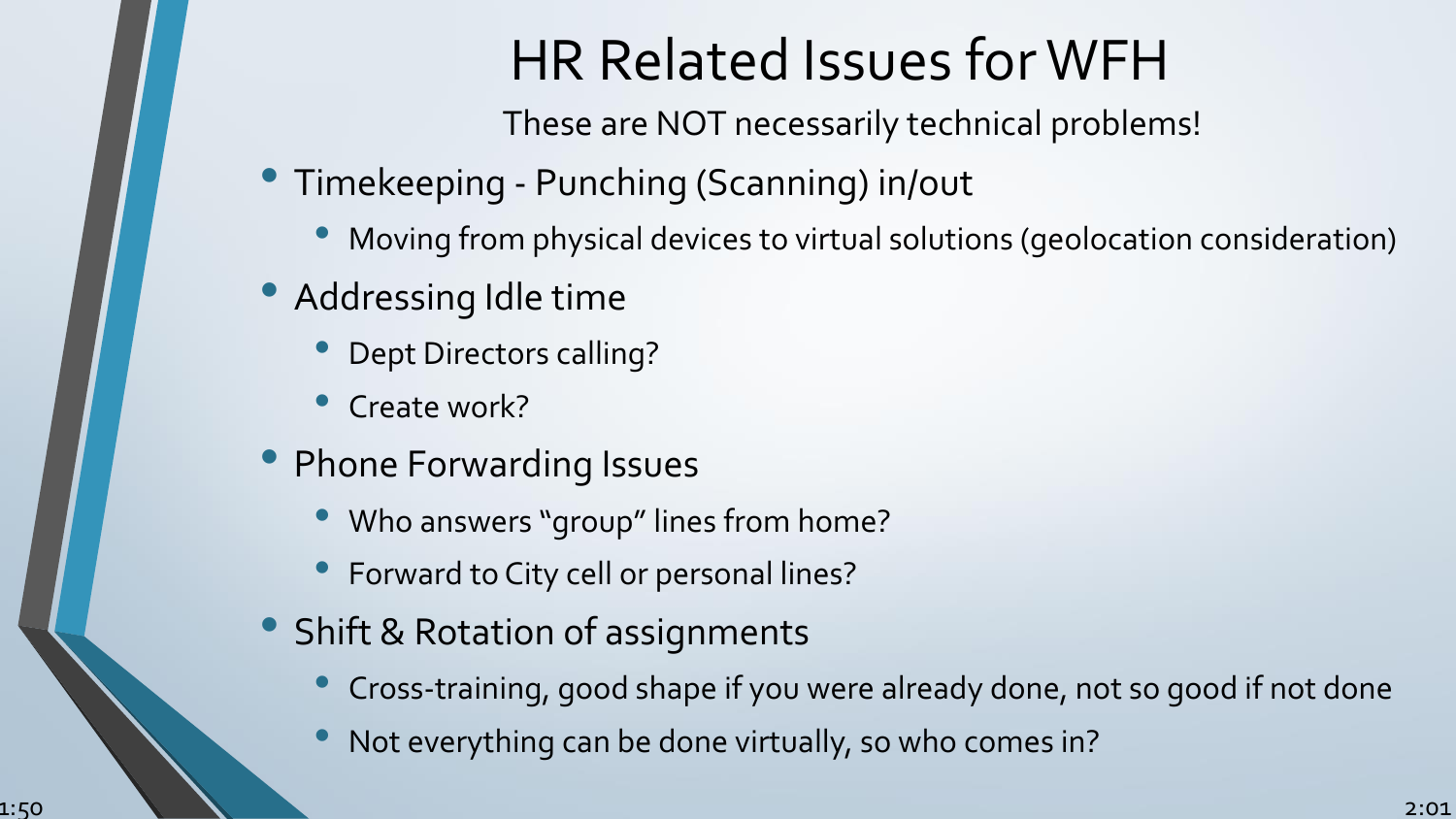#### Types of Connections for Remote Workers Virtual Private Network(VPN) Third-Party Services

- Pro clients are typically easy to deploy, Security is Assured through Encryption between device and firewall
- Con no control over application, vendor manages connection, security of data/systems

- Con licensing # usually comes with cost, especially if you don't already have enough licenses
- Pro cost is often "free"
	- Remember "Free" is a Four-Letter word that starts with "F" and everyone gets paid. If you are not giving up money, then you are paying for it by giving up privacy or security or perhaps something else that you don't know.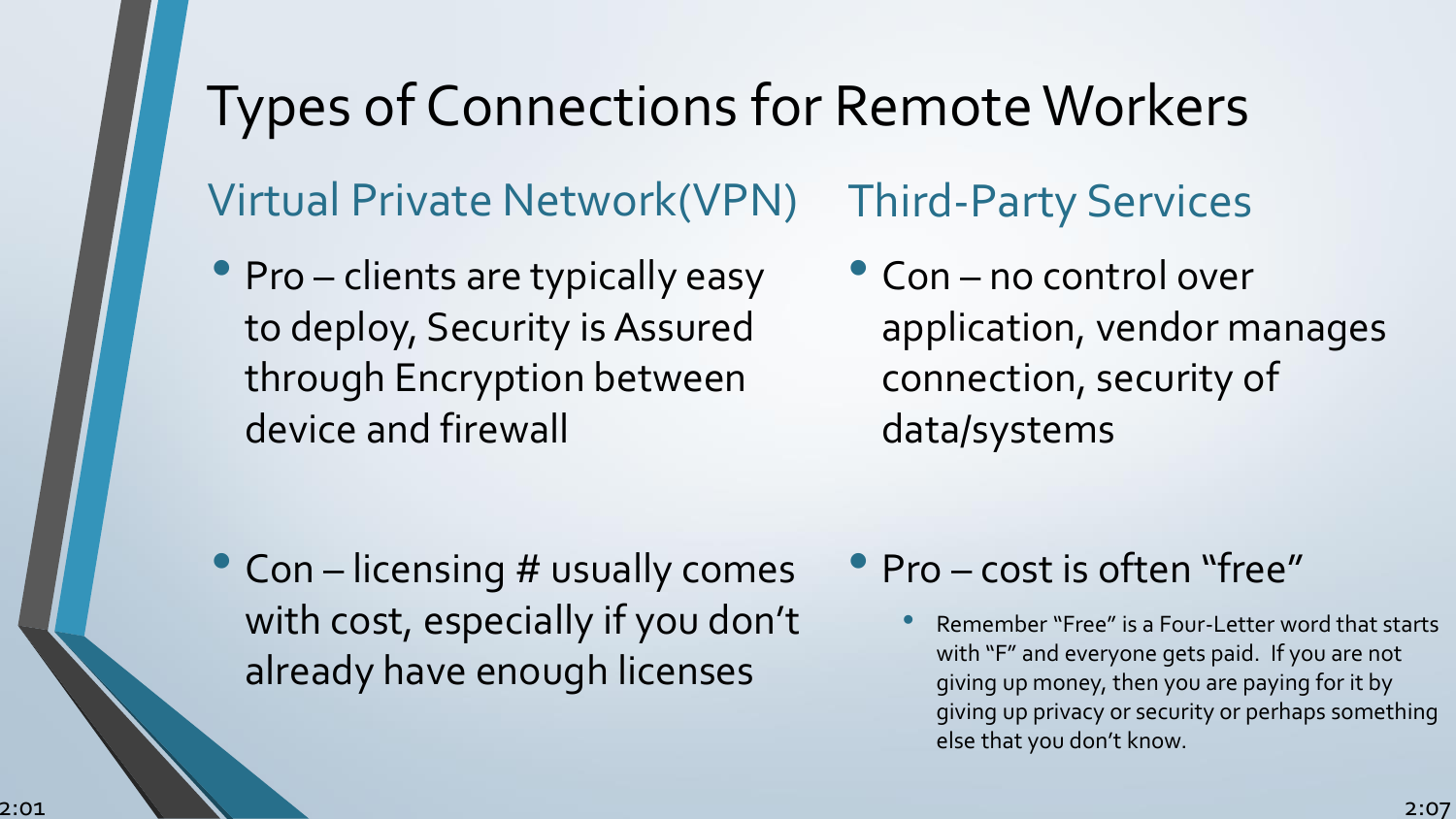### Security for WFH

- Anti-virus/malware
	- Home computers may not be "clean"
- Hardware for WFH
	- Laptops or other mobile devices (supply-chain issues)
	- Desktops destined for recycling repurposed
- Routine Back-up Schedules
	- Employees WFH at odd/extended hours
	- HHS and others working the emergency (7 days per week)
- Password Expirations
	- Usually must be inside network
	- Extend until people can reasonably return
	- Next time force change before they go out  $\odot$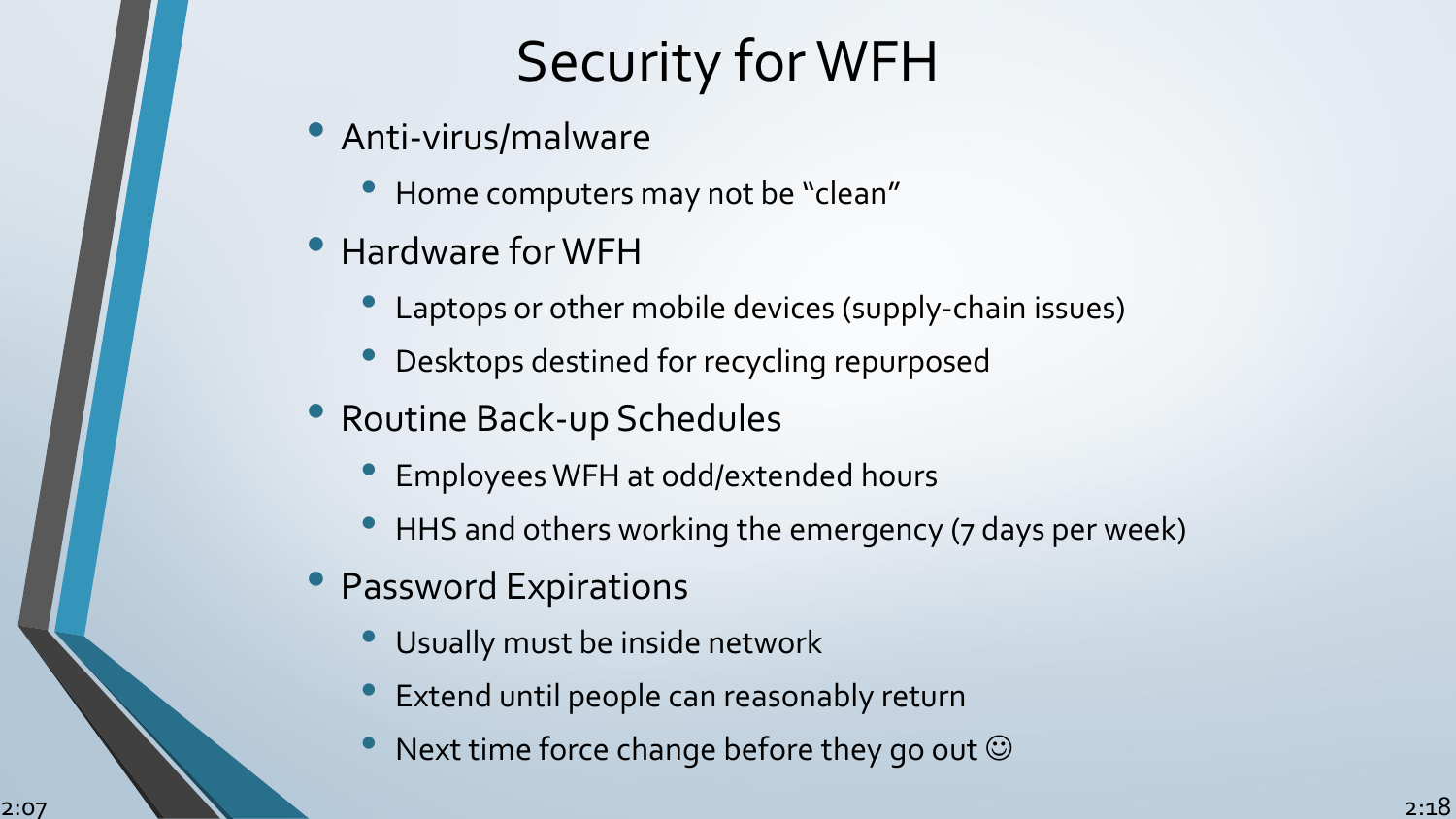#### Audience Participation - Question 3

3. How are you conducting Virtual Meetings for your agency? A. Using Cisco WebEx B. Using Zoom C. Using Microsoft Skype/TEAMS D. Using something else E. Using a combination of these F. Not conducting Virtual Meetings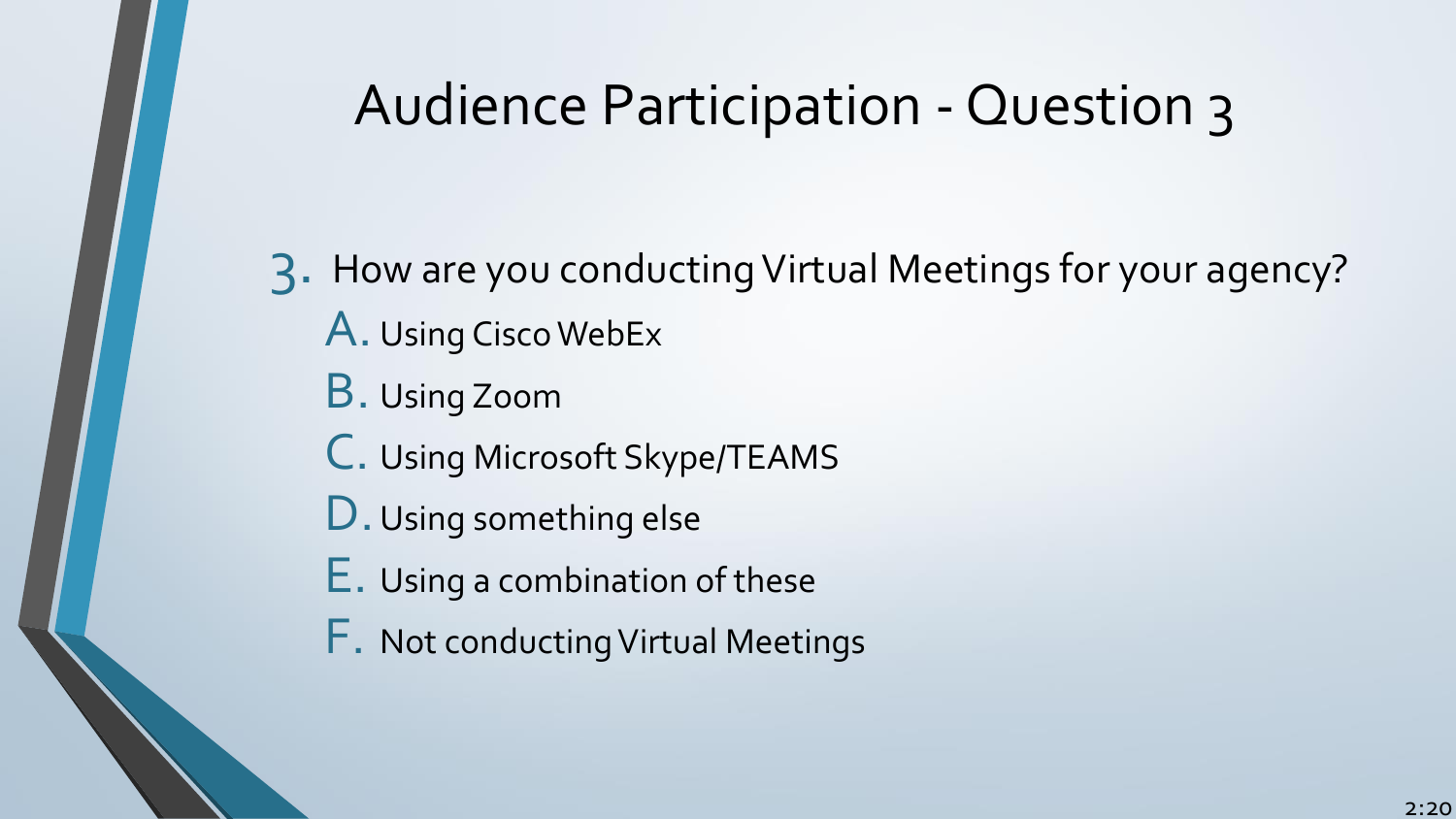# Virtual Meetings

Tailoring this based on audience answers

- Choosing the best-fit solution for your jurisdiction Common Choices
	- Free Conference Call (or similar services)
	- Cisco WebEx (SparkBoards / Presence / VoIP integration)
	- Avaya Virtual Classroom
	- Zoom (and GoToMeeting owned by same company)
	- TEAMS (SurfaceHubs / SurfacePro)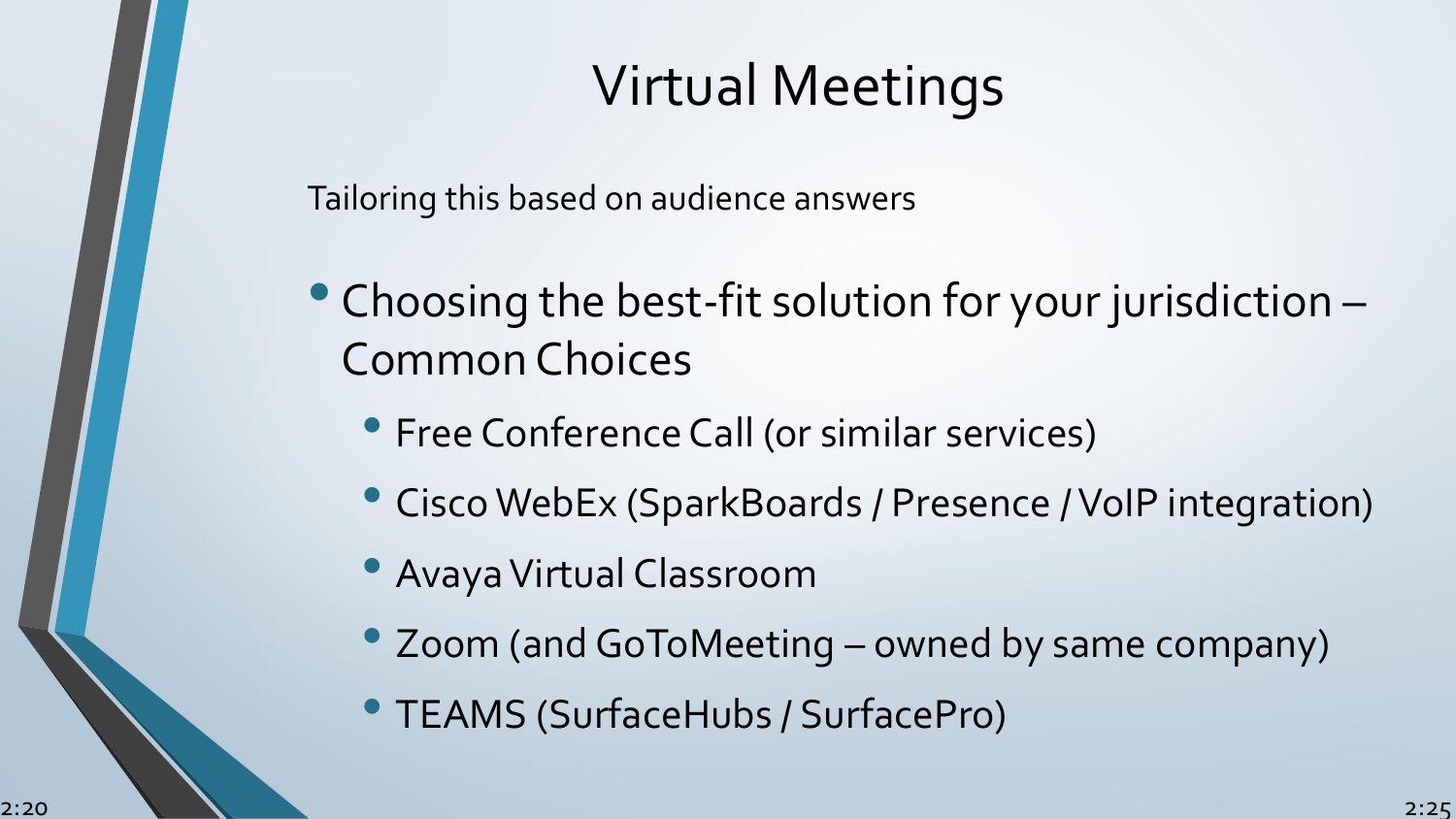#### Virtual Meetings – Live Broadcasting

- New Needs to Manage Access and Control
	- Before Few fans of live broadcasting, Many not doing it
		- Rules about public comment, requiring sign-up before meeting starts are common but people can still just show up and learn what to do or how to do
	- After Required to Conduct Business, Everyone is Different
		- Rules about public comment, requiring sign-up before meeting starts are VITAL but people may be confused about what to do or how to do it, and can't just click the link to participate.
- Other Considerations
	- Streaming platforms Facebook, YouTube, PEG channel, Government Website
	- Closed Caption / ADA Accessibility Requirements
	- Added Security (around broadcasting to 10,000 people) may create additional challenges for getting consultants/public into the meeting